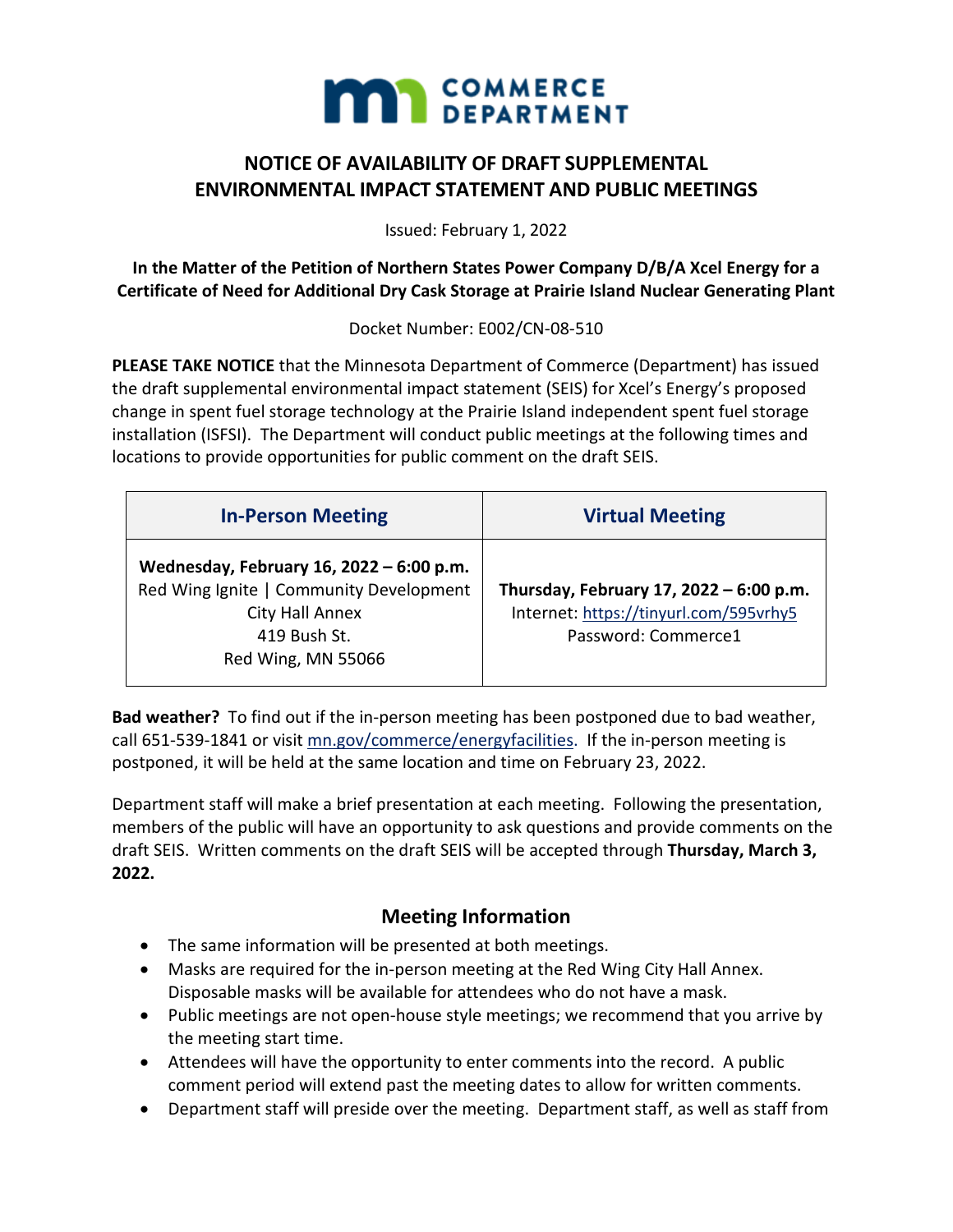Xcel Energy, will be available to answer questions.

- Meetings will conclude after everyone who wishes to offer comments has had an opportunity to speak.
- Comments received at the meetings and during the public comment period will be used to develop the final SEIS for this project.

### **Virtual Meeting**

- Meeting video and audio are available only via the internet.
- Logon five to 10 minutes before the meeting begins. You will be asked to join the meeting through a Webex application or through a plug-in for your web browser. You will be asked to enter your name and email address.
- Attendees will be muted. If you would like to ask a question or make a comment during the meeting, use the chat function to send a message to the meeting moderator. Your line will be unmuted, and you will be able to ask your question or make a comment.
- If you have questions about participating in the meeting or need assistance during the meeting, please contact David Birkholz at the Department (contact information below).

# **Submit Comments**

Please focus your comments on information that will help answer the following question(s):

- *What information needs to be clarified or included in the draft SEIS to ensure that the final SEIS is complete and accurate?*
- **Comment Period:** Comments will be accepted through **Thursday, March 3, 2022.** Please include the docket number (08-510) in all communications.
- **U.S. Mail:** Ray Kirsch, Environmental Review Manager Minnesota Department of Commerce 85 7th Place East, Suite 280 St. Paul, MN 55101
- **Email:** [raymond.kirsch@state.mn.us](mailto:raymond.kirsch@state.mn.us)
- **Online:** [mn.gov/commerce/energyfacilities](https://mn.gov/commerce/energyfacilities)

**Fax:** 651-539-0109

**Important:** Comments will be made available to the public, except in limited circumstances consistent with the Minnesota Government Data Practices Act. Personallyidentifying information is not edited or deleted from submissions.

# **Draft SEIS Availability**

The draft SEIS can be viewed on the Department's website: [http://mn.gov/commerce/energyfacilities.](http://mn.gov/commerce/energyfacilities) Select *Power Plants* and then select *Prairie Island Nuclear Plant Spent Fuel Storage.*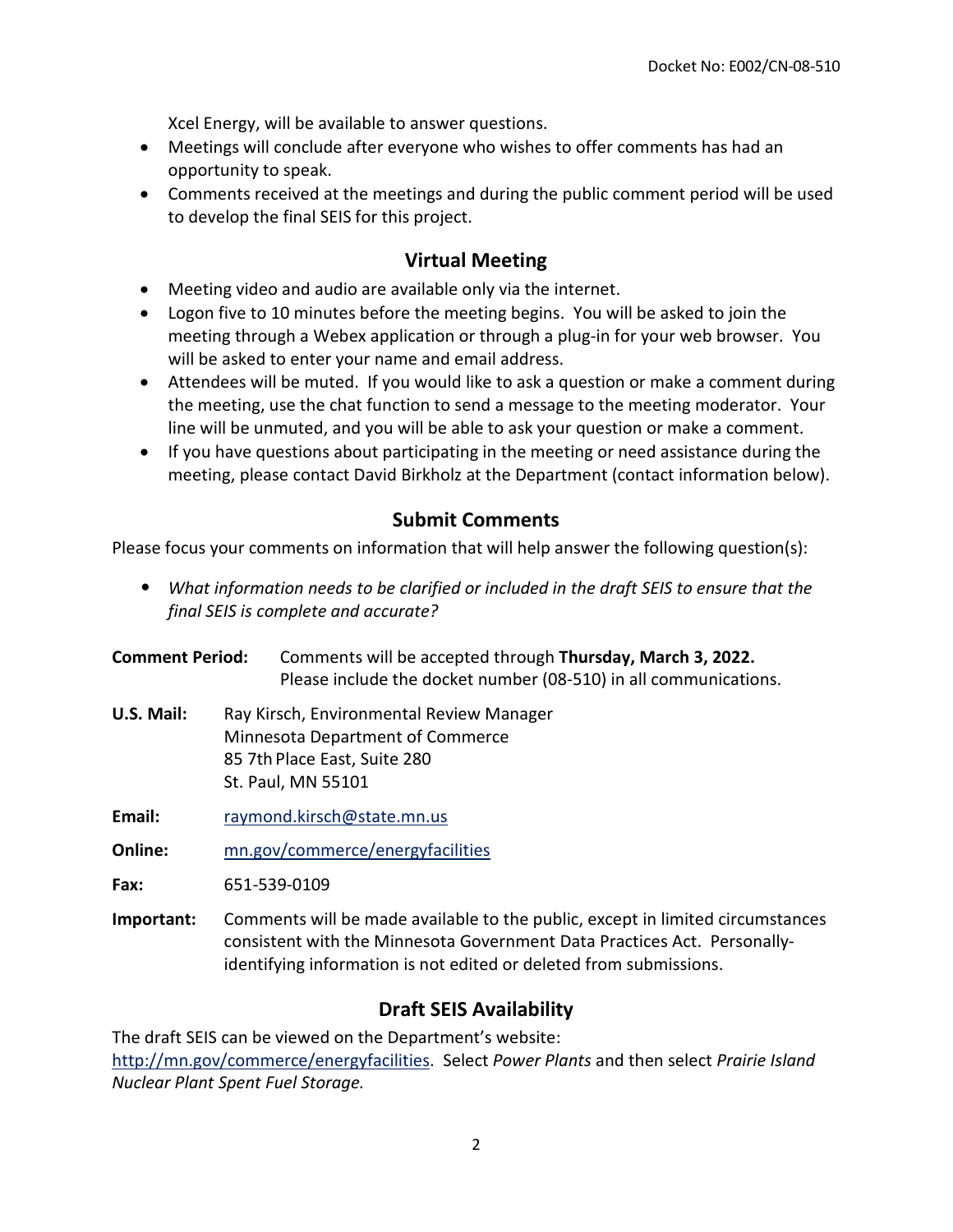It can also be viewed through the Minnesota Public Utilities Commission's website: [http://mn.gov/puc.](http://mn.gov/puc) Select *eDockets*, enter the year (08) and the docket number (510), and then select *Search*.

The draft SEIS will be available for viewing at the Red Wing Public Library, 225 East Ave., Red Wing, MN 55066. A limited number of print copies of the draft SEIS will be available at the public meeting in Red Wing.

# **Project Description**

Xcel Energy proposes to use a different spent fuel storage technology in the Prairie Island ISFSI. Xcel Energy proposes to use any fuel storage cask approved by the Nuclear Regulatory Commission (NRC) at the ISFSI, rather than being limited to the TN-40HT casks approved by the Minnesota Public Utilities Commission (Commission) in 2009. Xcel Energy would select from NRC-approved cask designs based on considerations including price and compatibility with future offsite storage facilities.

#### **Process Information**

The draft SEIS analyzes the potential human and environmental impacts of Xcel Energy's proposed change in spent fuel storage technology. At the conclusion of the public comment period, the Department will prepare and issue a final SEIS. The final SEIS will respond to timely and substantive comments on the draft SEIS. The Department will determine the adequacy of the final SEIS. Subsequently, the Commission will determine whether to approve Xcel Energy's request for a change in spent fuel storage technology.

# **Additional Information**

**Full Case Record.** See all documents filed in this matter via the Commission's website at [mn.gov/puc,](https://mn.gov/puc) select *eDockets*, enter the year (08) and a docket number (510), and select *Search*.

**Subscribe to the Docket.** To receive email notification when new documents are filed in this matter visit: [https://www.edockets.state.mn.us/EFiling,](https://www.edockets.state.mn.us/EFiling) select *Subscribe to Dockets* and follow the prompts.

**Project Mailing List.** Sign up to receive notices about project milestones and opportunities to participate or change your mailing preference. Email [docketing.puc@state.mn.us](mailto:docketing.puc@state.mn.us) or call Leesa Norton at 651-201-2246 with the docket number (08-510), your name, mailing address, and email address.

# **Project Contacts**

#### **Department of Commerce**

Ray Kirsch, Environmental Review Manager, [raymond.kirsch@state.mn.us](mailto:raymond.kirsch@state.mn.us) or 651-539-1841. David Birkholz, Virtual Meeting Assistance, [david.birkholz@state.mn.us](mailto:david.birkholz@state.mn.us) or 651-539-1838.